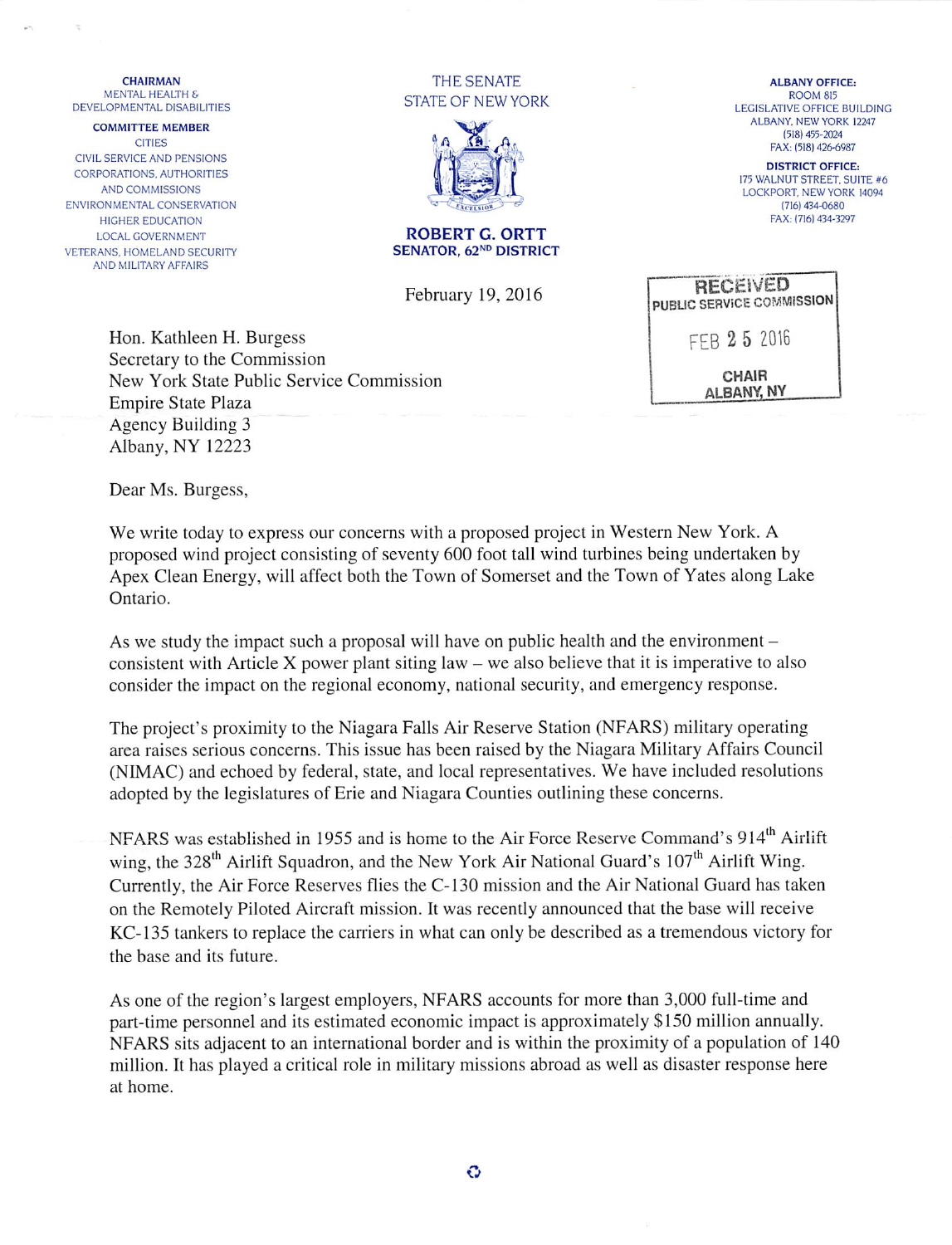We have serious concerns that these wind turbines will affect airspace around the base and make it less likely to be considered for future missions. In 1995, the base was reviewed for closure during a Base Closure and Realignment Commission (BRAC). It was again reviewed for closure in a 2005 BRAC, and again in 2012 during the US Air Force Structure Adjustment. With everpresent BRAC and restructuring threats to the base, we cannot risk these wind turbines jeopardizing the future of the Base and all those who are supported by it. Encroachment is one of the key factors the military uses when determining the future of a base and NFARS currently ranks favorably in that area. We cannot allow wind turbines to interfere with radar or flights and thereby jeopardize the future of the base.

Our federal representatives have asked the Federal Aviation Administration and the Department of Defense to conduct a thorough study of any potential impacts these structures would have on current and future operations at NFARS. We ask that the state, prior to moving forward with the Public Service Commission Article X, await the results of federal studies. Our local economy, regional emergency preparedness, and national security are all at stake.

Sincerely,

Robert G. Ortt Senator, 62<sup>nd</sup> District

Michael H. Ranzenhofer Senator, 61<sup>st</sup> District

Jane L. Corwin Assemblywoman, 144<sup>th</sup> District

Angela M. Wozniak Assemblywoman, 143<sup>rd</sup> District